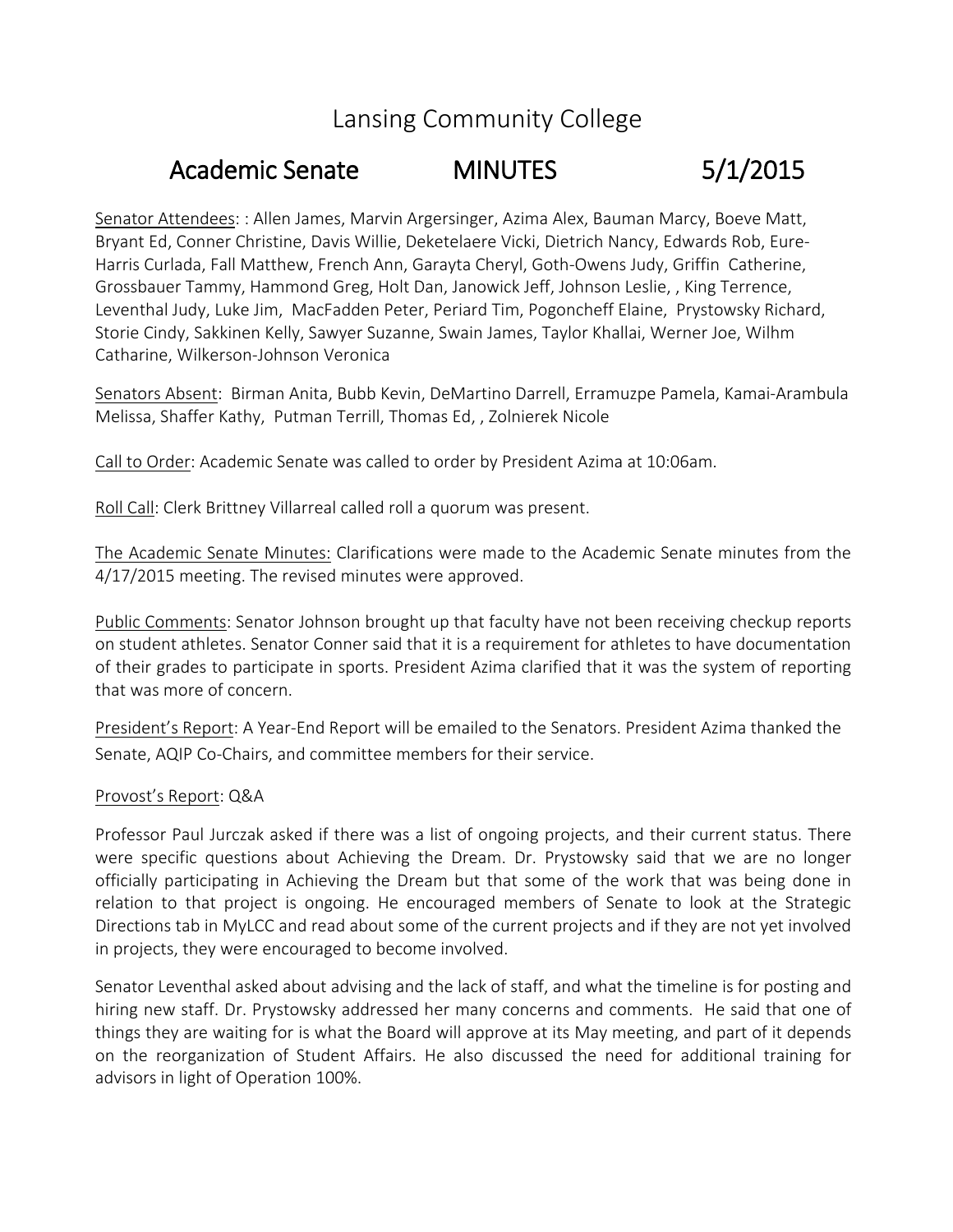Senator Allen asked what the measure of "student success" is. The concern is being raised that the concept entails "giving*"* students A's. Dr. Prystowsky said that, "the goal of Operation 100%, is one hundred percent completion for students in degree, certificate, and transfer pathways." A successful student is one who has completed a degree, a certificate, or has successfully transferred. Dr. Prystowsky clarified that it is also the quality of the completion and not just the student's passing a course or completing a program. It was made clear that we are not giving away grades or lowering standards.

## Elections

Secretary Conner announced who the newly elected senators were. There was consensus from the Senate to accept two members that asked to join the Senate after elections had ended. Senator Conner said that a list of the newly elected Senators will be emailed out. There was also discussion on adding an appointed spot for Lisa Ferris McKean of Health and Human Services who is not a faulty member but would like to join the Academic Senate in the fall. Please contact Secretary Conner if you have any questions or concerns.

## Other Reports & Updates

Employee Appreciation and Engagement Work Team: Daniel Thurman – There is a Community Health group on campus that is looking at ways to increase engagement in healthy practices. The group is looking at doing a year-long campaign to attract multiple groups. They would like more people to join the group on a voluntary basis. A follow-up email will be sent to Senate members and other campus staff at a later date.

Higher Learning Commission (HLC) Visit- Senator Deketelaere is the liaison for HLC. She asked that any questions on accreditation or the accreditation process be sent to Mary Ellen Laatsch. Currently LCC is scheduled for a site visit (comprehensive quality review) in 2015/2016. The HLC visit is currently scheduled to be at the end of March or April, 2016. Senator Deketelaere stated that we are going to be pushing forward to be ready for the visit. The critical areas that will be addressed will include but not be limited to: college wide assessment, federal credit hour review, program review and faculty qualifications review.

Last year the AQIP Planning committee gave a lot of attention to the Strategic Forums, information on the Strategic Forums/accreditation primer will be getting out quickly with approval from the Provost. Senator Deketelaere said that the hope is to have more communication out before faculty leave for the summer.